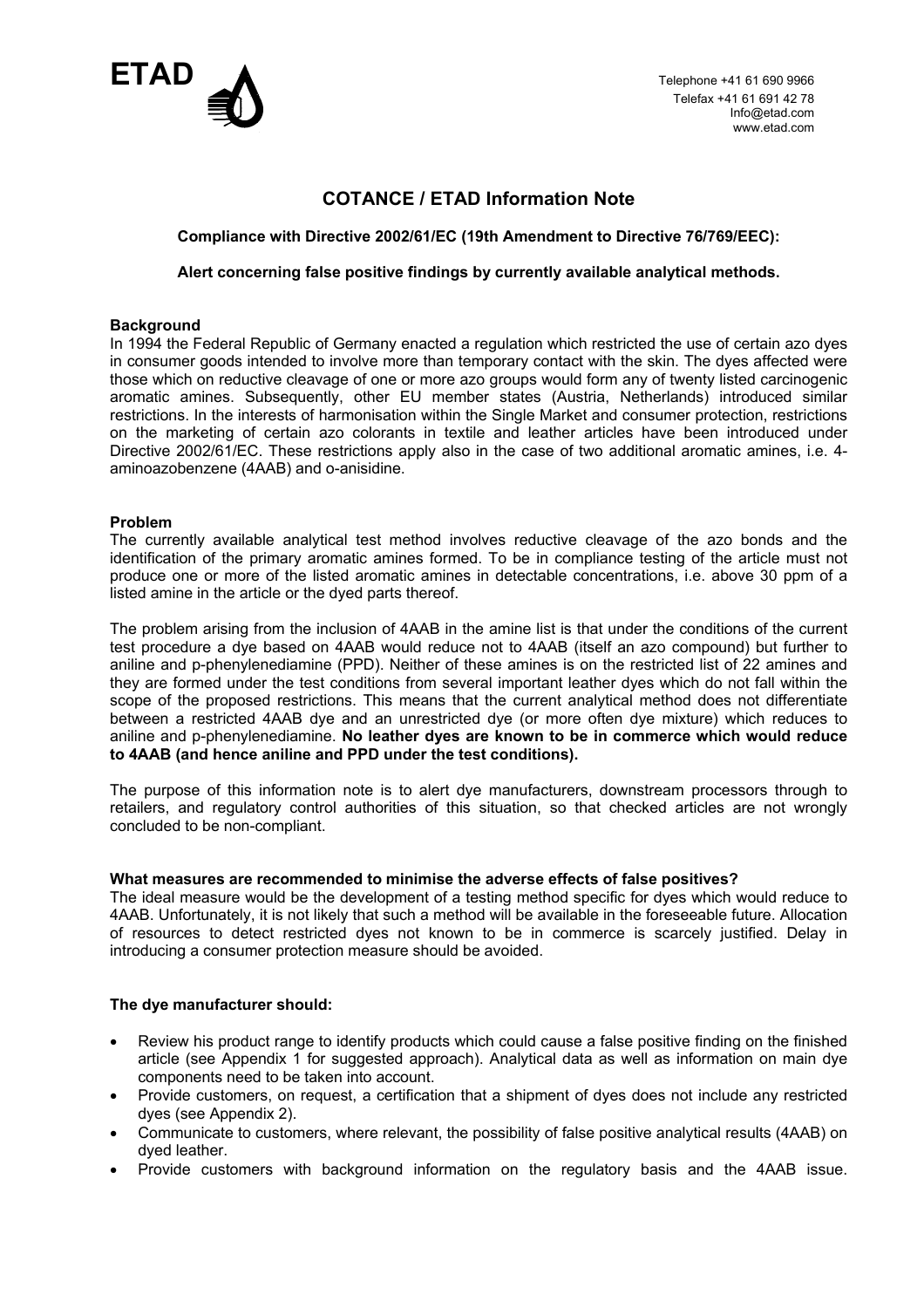#### **The leather dyer should:**

- Ensure that he has received certification of regulatory status for all dye deliveries.
- Determine which dyeing recipes could be expected to lead to false positive results (e.g. recipes containing both aniline-releasing and PPD-releasing dyes).
- Provide certification to customer, on request, that no restricted dye has been used but that analysis of the dyed leather could produce a false positive.

### **The manufacturers and retailers of finished leather articles should:**

- Source from reliable suppliers who certify compliance with restrictions.
- If a regulatory authority checks compliance, a statement of the company's compliance program, including specifically the problem of false positive analytical results, should be made available when sample articles are provided for analysis.

#### **The regulatory authority and analytical testing laboratories responsible for checking compliance should**

- be aware that no leather dyes which would reduce to 4AAB are known to be in commerce.
- recognize that the analytical methods currently available provide only an equivocal indication that a dye which reduces to 4AAB has been used (more likely to indicate use of a mixture of aniline- and PPD-releasing dyes).
- seek additional information before drawing any conclusion regarding compliance.

November 26, 2002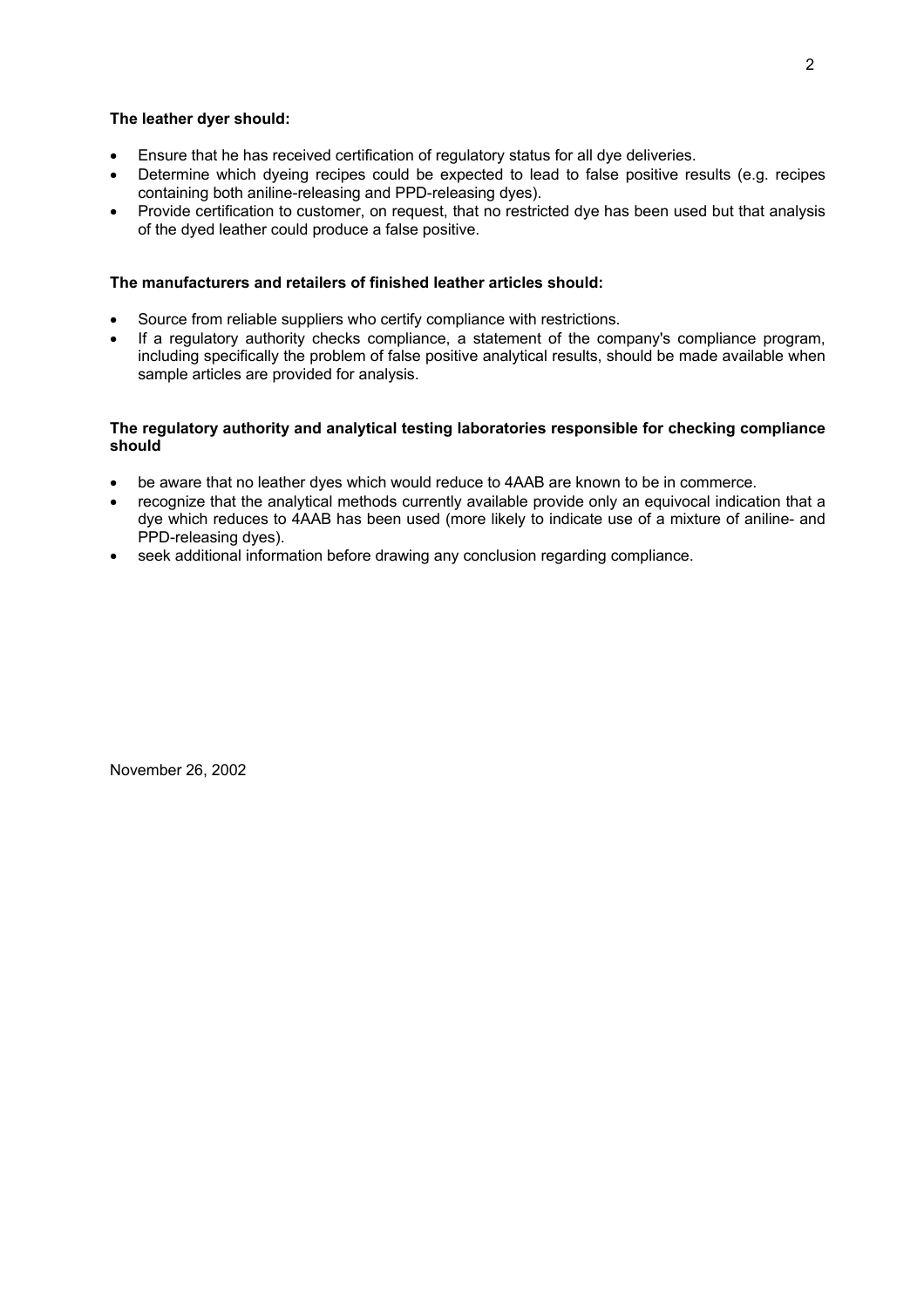# **Review by dye manufacturer of product range**



**Note 1** This assessment is based primarily on consideration of the chemical structure of the individual dyes, but the possible presence of restricted dyes as impurities should be taken into account.